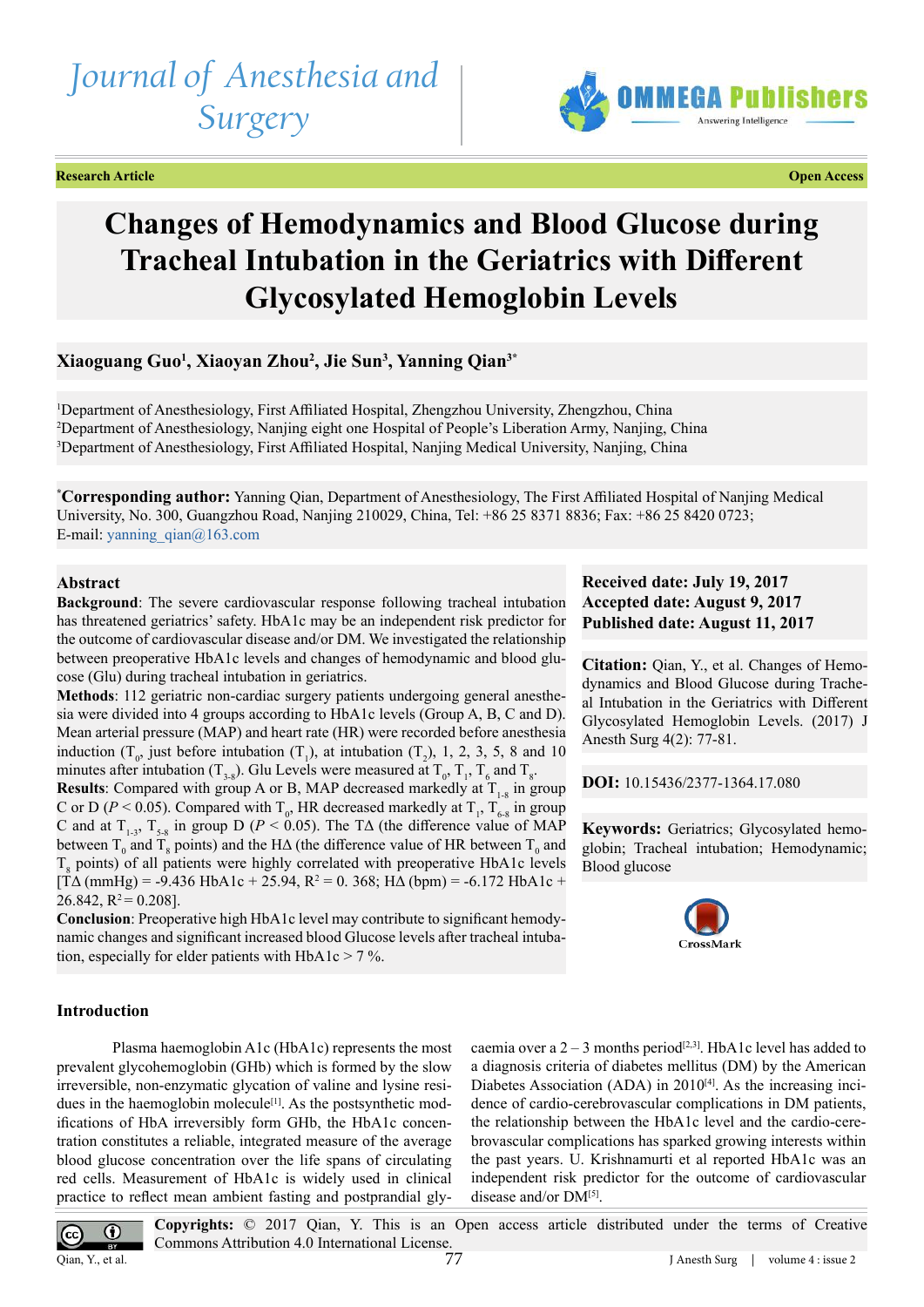

Anesthesia induction is the essential process of anesthesia. We should keep equability during the induction, avoid oxygen deficit and the cardiovascular suppression, ensure adequate anesthesia depth, and eliminate the stress reaction of tracheal intubation. It has been demonstrated that elderly patients have an increased risk of hypotension during anesthesia induction $[6,7]$ . As we know, the aged people usually represent with degenerative organs function, especially the cardiovascular system. DM accelerated the degenerative changes of cardiovascular system, thus lead to instability of hemodynamics, unbalance of oxygen supply, cardiovascular intolerance to anesthesia induc-tion, increased perioperative complication, and mortality<sup>[\[8,9\]](#page-4-5)</sup>. A preliminary study showed<sup>[10]</sup> the elevated HbA1c levels of elderly DM before surgery was a predictor for tracheal intubation response variation. The response would be more obvious while the level of HbA1c exceeded 6.5 %. But no research focuses on the relationship between different HbA1c levels and intubation response.

In the present study, we observed the changes of hemodynamics and blood glucose levels during tracheal intubation in elderly patients with different preoperative HbA1c levels, especially HbA1cl > 7%, in order to explore whether the HbA1c level was an preoperative predictor of the cardiovascular response to tracheal intubation in aged DM patients.

# **Methods**

## **Subjects**

Patients aged 65 - 74 years with American Society of Anesthesiologists status I II and scheduled for elective non-cardiac surgery under general anesthesia in our hospital from December of 2010 to May of 2011 were recruited for the study after approval by the Ethics Committee of Jiangsu Province Hospita and patients` written informed consent. We excluded patients with baseline artery blood pressure > 160/95 mmHg, intubation for more than once and a history of taking medications that might affect the cardiovascular system or block adrenergic responses to intubation. In no case were vasoactive medications used during induction. Based on their preoperative HbA1c levels, all patients were divided into 4 groups: the Group A (HbA1c  $<$  5.7%, 24 cases), the Group B (5.7%  $\leq$  HbA1c  $\leq$  6.4%, 34 cases), the Group C (6.5%  $\leq$  HbA1c  $\leq$  7%, 27 cases), the Group D  $(7\% \leq HbA1c \leq 8\%, 27 \text{ cases}).$ 

#### **Anesthesia and monitoring**

All the patients received intravenous access followed by lactate Ringer's solution at 8 ml/Kg/h and radial artery pressure monitoring on the arrival to the operating room. The blood samples were collected for the levels of HbA1c by Latex Agglutinate Reaction Kit (Shanghai Shen Suoyou Medical Diagnostic Products Ltd.). The detection of glucose levels of all patients was performed by collecting blood samples from the patients' right index fingers, and then examining using Johnson Blood Glucose Meter.

All patients underwent venous injection of midazolam 0.05 mg/kg, propofol 1.5 mg/kg, fentanyl 3 μg/kg and atracurium Besilate 0.15 mg/kg at a constant speed within 60 seconds and then received orotracheal intubation 2.5 minutes later by the same anesthetist. Every patient received intermittent positive pressure ventilation with tidal volume  $6 \sim 8$  ml/Kg, rate  $12 \sim 13$ 

bpm and ET CO<sub>2</sub> was kept at 35  $\sim$  40 mmHg. In the study no anesthetics was given through the vein or respiratory tract except the drugs administered for induction and any implementation of the operations on the patients were forbidden including physical movement, catheterization and preparation for the operation area.

MAP and HR were recorded before anesthesia induction  $(T_0)$ , just before intubation  $(T_1)$ , at intubation moment  $(T_2)$ , 1, 2, 3, 5, 8, and 10 min after intubation  $(T_{3-x})$ . The level of the artery blood glucose were respectively recorded at  $T_0$ ,  $T_1$ ,  $T_6$  and  $T<sub>8</sub>$  using the fast blood glucose meter (Bayer Health Care, Germany).

## **Statistical Analyses**

All the data were presented as means  $\pm$  SD. Statistical analysis was performed by the SPSS 13.0 for Windows statistical software (SPSS Inc, Chicago, IL, USA). The data within the groups were compared with one way analysis of variance and the comparison between the two groups used covariance analysis. *P*-value less than 0.05 were considered as statistical significant. The major variables were also analyzed with linear correlation (R = correlation).  $0.5 \le R \le 0.8$  was considered as significant correlation and  $0.8 \le R \le 1$  means a strong correlation.

# **Results**

**Patients Charateristics:** There were no significant differences in the gender, age, weight and intubation time among the four groups (Table 1)

| Group | Cases | <b>Sex</b><br>(male/<br>female) | Weight (Kg)       | Age(year)        | Intuba-<br>tion<br>time (s) |
|-------|-------|---------------------------------|-------------------|------------------|-----------------------------|
| A     | 24    | 12/12                           | $60.21 \pm 8.17$  | $68.25 \pm 4.95$ | $54 \pm 3$                  |
| B     | 34    | 25/9                            | $61.56 \pm 9.67$  | $66.18 \pm 4.81$ | $55 \pm 5$                  |
| C     | 27    | 16/11                           | $63.93 \pm 10.64$ | $68.26 \pm 4.78$ | $54 \pm 4$                  |
| D     | 27    | 18/9                            | $63.04 \pm 9.59$  | $67.11 \pm 3.83$ | $55 \pm 3$                  |

**Table 1**: Patients Charateristics.

| <b>Changes of MAP during anesthesia induction (Figure 1)</b> |  |  |  |  |  |
|--------------------------------------------------------------|--|--|--|--|--|
|--------------------------------------------------------------|--|--|--|--|--|



**Figure 1:** Changes of MAP during anesthesia induction. Compared with  $T_0$ ,  $\bullet P < 0.05$ ; Compared with A,  $\triangle P < 0.05$ ; Compared with B, ♦*P* < 0.05; Compared with C, \*P < 0.05.

MAP at  $T_0$  in all groups had no significant difference (*P*  $> 0.05$ ). MAP was significantly decreased at T<sub>1</sub> in all the groups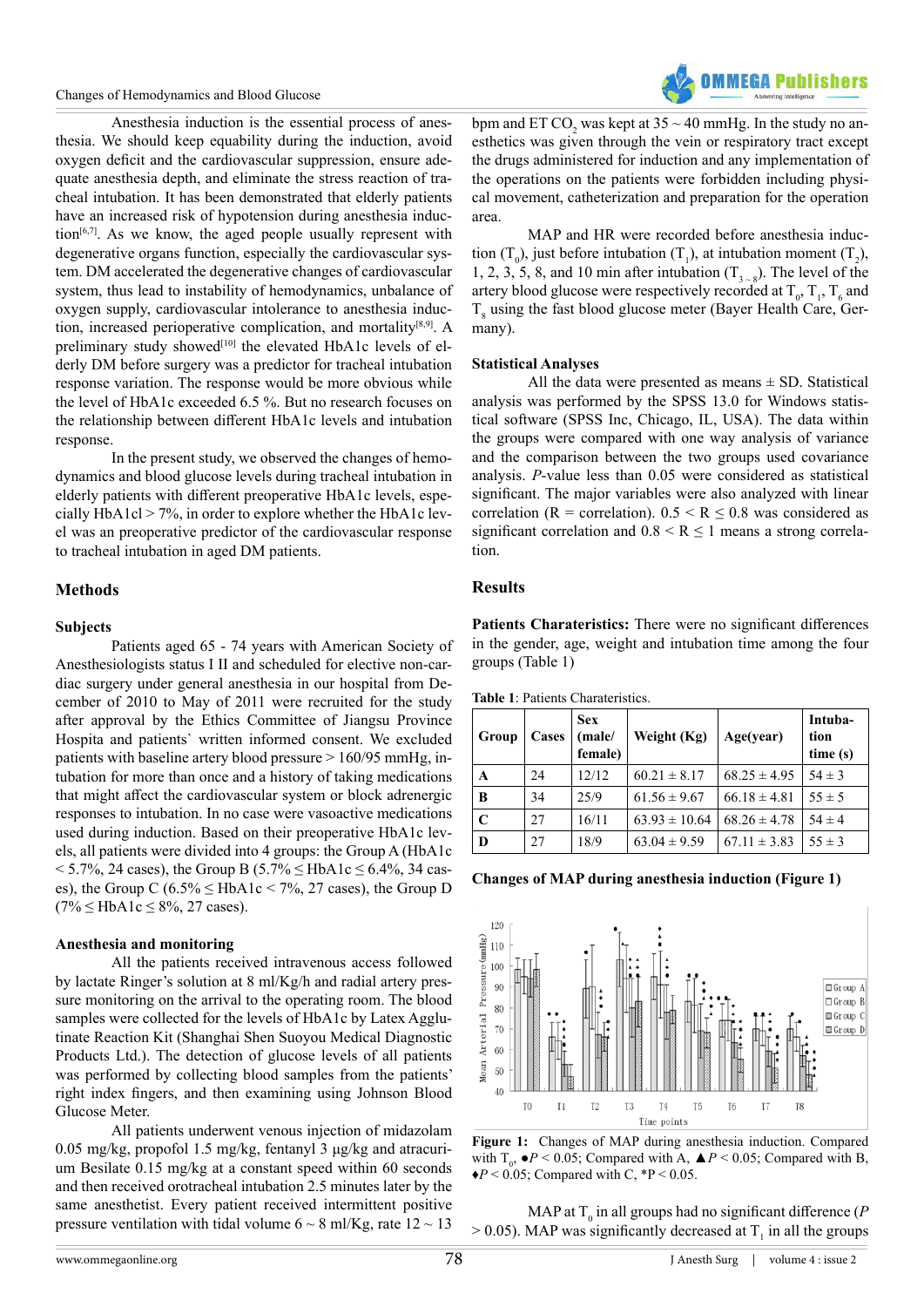

( $P < 0.05$ ). In group A, MAP at T<sub>3</sub> was higher than that of T0  $(P < 0.05)$ , but in other groups MAP had a decrement tendency. MAP at  $T_{5,8}$  in group A and B and MAP at  $T_{2,8}$  in group C and D were significantly lower than their baseline value  $(P < 0.05)$ . Compared with group A and B, MAP at all time points  $(T_{1.8})$  in group C and D was obviously lower (*P* < 0.05). Compared with group C, MAP at  $T_1$  and  $T_{6-8}$  in group D decreased significantly  $(P < 0.05)$ .

**Changes of HR during anesthesia induction (Figure 2)**



**Figure 2**: Changes of HR during anesthesia induction. Compared with  $T_0$ ,  $\bullet P$  < 0.05; Compared with A,  $\blacktriangle P$  < 0.05; Compared with B,  $\bullet P$  < 0.05; Compared with C,  $*P < 0.05$ .

HR values of patients at  $T_0$  in group A and B had no significant difference ( $P > 0.05$ ). HR at T<sub>0</sub> in group C and D was higher than that in group A and B (*P* < 0.05). Compared with HR at  $T_0$  in all four groups, HR obviously decreased at  $T_1$  ( $P <$ 0.05). HR was high at  $T_{3,4}$  in group A and at  $T_3$  group B and D ( $P < 0.05$ ). HR significantly decreased at  $T_{7.8}$  in group A, at  $T_8$  in group B, at  $T_{6-8}$  in group C and  $T_{5-8}$ ,  $T_2$  at in group D (*P* < 0.05). Compared with HR at different time points after induction in group A, HR dropped more significantly at  $T_{3.5}$  in group B, at  $T_3$ ,  $T_5$  in group C and at  $T_{1,2}$ ,  $T_{5,8}$  in group D (*P* < 0.05). Compared with HR at different time points after induction in group B, HR significantly decreased at  $T_1$ ,  $T_8$  in group C and at  $T_{1-2}$ ,  $T_{6-8}$  in group D ( $P < 0.05$ ). HR was obviously lower at T<sub>6-8</sub> in group D compared with that at the time points after induction in group C  $(P < 0.05)$ .

**Changes of blood glucose during anesthesia induction (Figure 3)**



**Figure 3**: Changes of blood glucose during anesthesia induction. Compared with  $T_0$ ,  $\bullet P < 0.05$ ; Compared with A,  $\triangle P < 0.05$ ; Compared with B,  $\blacklozenge P < 0.05$ ; Compared with C,  $\blacklozenge P < 0.05$ 

Glucose levels at all time points in four groups increased as the HbA1c levels, and this increased tendency had significant difference ( $P < 0.05$ ). There was no significant difference of glucose level at  $T_6$  in group B ( $P < 0.05$ ). There was no significant difference of glucose level in other groups ( $P < 0.05$ ).

# **The correlation between preoperative HbA1c levels and changes of MAP (Figure 4), HR (Figure 5) and glucose level at all time points.**

The difference (T $\Delta$ ) between MAP at T<sub>0</sub> and that at T<sub>0</sub> in all the patients was highly positively correlated to their preoperative HbA1c levels  $[T\Delta$  (mmHg) = -9.436 HbA1c +25.94, R<sup>2</sup>  $= 0.368, P \le 0.001$ . The difference between HR at T<sub>0</sub> and that at  $T_0$  in all the patients was positively correlated to their preoperative HbA1c levels [H $\Delta$  (bpm) = -6.172 HbA1c +26.842, R<sup>2</sup> = 0.208, *P* < 0.001]. The highly positive correlation also existed among preoperative HbA1c levels and glucose levels at  $T_0$ ,  $T_1$ ,  $T_6$  and  $T_8$  ( $T_{0glu}$  = 1.682 HbA1c - 4.079, R<sup>2</sup> = 0.739, P < 0.001;  $T_{1glu}$  = -4.079 + 1.682 HbA1c, R<sup>2</sup> = 0.715, P < 0.001;  $T_{6glu}$  =  $-4.124 + 1.642$  HbA1c,  $R^2 = 0.718$ ,  $P < 0.001$ ;  $T_{\text{sglu}} = -4.419 +$ 1.741 HbA1c,  $R^2 = 0.737$ ,  $P < 0.001$ , respectively).



**Figure 4:** T $\Delta$  = the difference value of MAP between  $T_0$  and  $T_s$ ; T $\Delta$  had A statistically significant inverse correlation with the HbA1c levels [TΔ  $(mmHg) = -9.436 \text{ HbA1c} + 25.94, \mathbb{R}^2 = 0.368, P < 0.001$ 



**Figure 5**:  $HA$  = the difference valve of HR between  $T_0$  and  $T_s$ ; The H $\Delta$ was statistically correlated with preoperative HbA1c levels [HΔ (bpm)  $=$  -6.172 HbA1c + 26.842,  $R^2$  = 0.208, *P* < 0.001].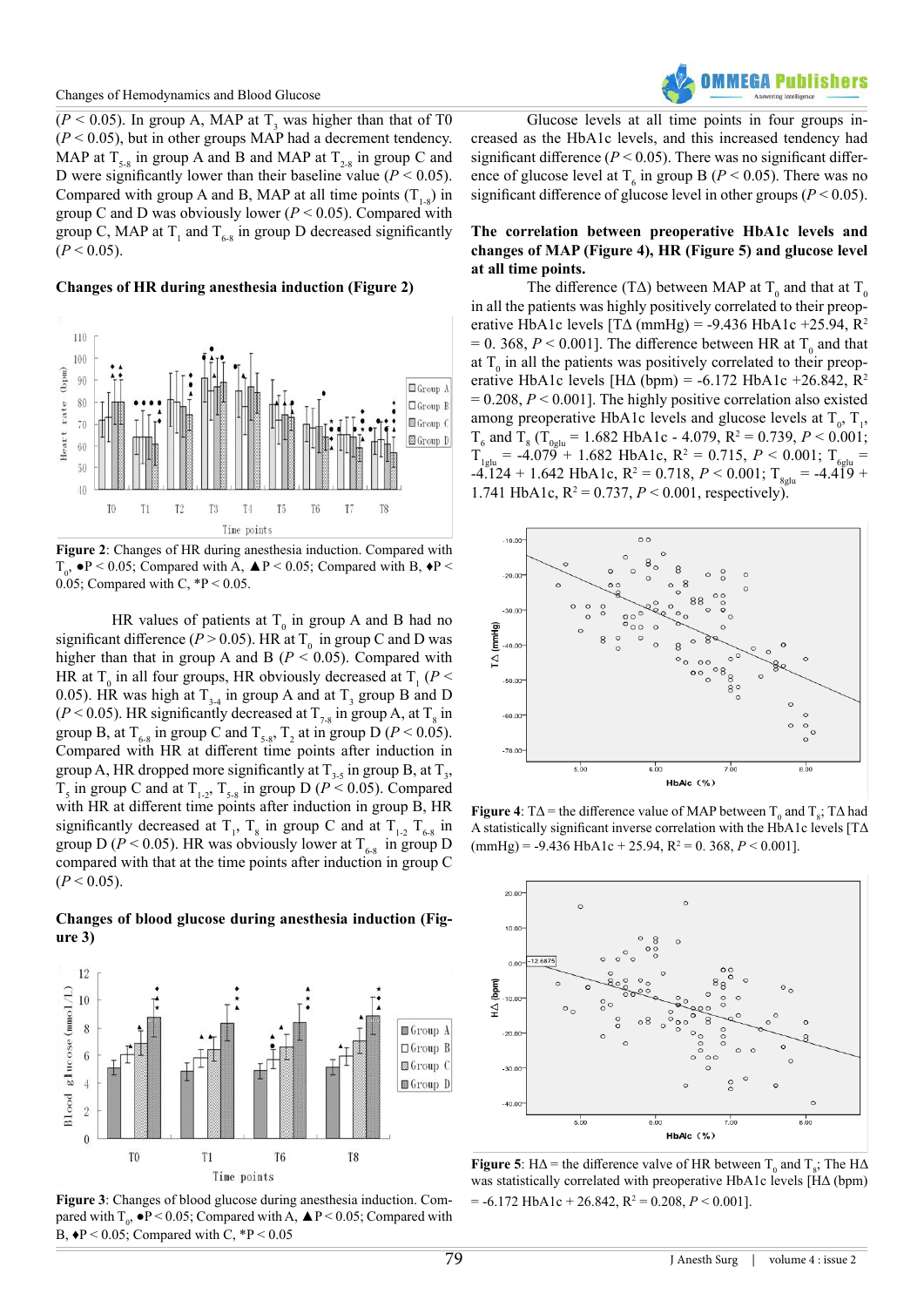

#### **Discussion**

HbA1c (Hemoglobin A1c, HbA1c), a form of hemoglobin, is measured primarily to identify the average blood Glu level over prolonged periods of time and suggested to be a golden standard for evaluating Glu level of DM for a long time. The Diabetic Guideline 2010 from the American Diabetes Association (ADA) added HbA1c  $\geq$  6.5% as a new dynamic criteria, and people with  $5.7\% \leq HbA1c \leq 6.4\%$  were considered as at a high risk of diabetes in the 2010 Diagnosis and classification of diabetes mellitus. Diabetes Care.

As a systemic disease, the diabetes can lead to the pathological changes of tissues and organs all over the body, especially the micrangiums, and the degree of the pathological changes depending on the course of disease and the Glu leve[l\[11\].](#page-4-7) Moreover, the cardio-cerebrovascular complications of the diabetics have been the major course of the death of D[M\[12,13\]](#page-4-8). Gustavson et al<sup>[14]</sup>, reported that the inflammatory markers such as C-reactive protein, fibrinogen, red blood cells subsidence ratio and white blood cells count in patients with coronary heart disease will increase with an increase of HbA1c levels, which suggested the increasing HbA1c levels may enhance the progression of coronary heart disease. In the Norfolk cohort of European prospective investigation of cancer and nutrition<sup>[15]</sup>, the value of HbA1c levels was examined as a predictor of death from cardiovascular in all causes in men, and the result showed that an increase of 1% HbA1c was associated with a 28% increase in risk of death. This effect remained in people without diabetes. These studies suggested that the HbA1c level before operation might be considered as an important predictor for the risk of cardiovascular events in diabetic patients.

In our study, MAP at all time points  $(T_{1.8})$  of group C and D was obviously lower than that of group A and B. MAP at all time points in group D was clearly below that in group C. This result showed that the higher the preoperative HbA1c levels was, the lower MAP would happen after anesthesia induction. As a result, high HbA1c levels led to long-term hyperglycaemia, which may enhance the glycosylation and protein of the protein on the inner surface of blood vessels, and the following increased advanced glycation end products promoted the progression of atherosclerosis. The high endothelin and reduced secretion of NO and prostacylin (PGI2) owing to high blood glucose may also contribute to the injury of vascular endothelial cell. The high blood glucose may directly injure the endothelial cel[l\[16,17\]](#page-4-11). So the higher the blood glucose is, the more severe the vasomotorial dysfunction will be, which may lead to the large fluctuations of MAP.

According to the diabetes diagnostics guideline of ADA, patients in the group C and D were diagnosed with diabetes. The baseline HR of patients in group C and D was higher that that in group A and B. This result may be due to the impaired function of cardiac autonomic nervous system of diabetes patients. HR dropped more significantly at  $T_{3.5}$  in group B, at  $T_3$ ,  $T_5$  in group C and at  $T_{1,2}$ ,  $T_{5,8}$  in group D than that in group B (P  $<$  0.05). Compared with HR at different time points after induction in group B, HR decreased more sharply at  $T_1$ ,  $T_8$  in group C and at  $T_{1,2}$ ,  $T_{6,8}$  in group D ( $P < 0.05$ ). HR was obviously lower at  $T_{6,8}$  in group D compared with that at the time points after induction in group C ( $P < 0.05$ ). Such results reflected that the higher the HbA1c levels is, the weaker the acceleration of cardiac autonomic nervous conduction is. One study reported that a significant hemodynamic change emerged after the endotracheal intubation of diabetes patients, including low HR, hypotension and decreased cardiac output<sup>[18]</sup>. Another studies showed that the diabetes complication and cardiovascular risk may be associated with the impairment of parasympathetic nerve function<sup>[\[19,20\]](#page-4-13)</sup>. In group A, MAP at  $T_3$  was higher than that at  $T_0$ , and HR at  $T_3$ ,  $T_4$ was also higher than that at  $T_0$ . This hemodynamic change was a normal stress response to tracheal intubation in older patients, which reflected the normal functions of cardiac autonomic nervous system in these patients.

HbA1c values may serve as biomarkers for glucose control during the perioperative period in patients with diabe-tes<sup>[\[21\]](#page-4-14)</sup>. In the current study, patients with higher HbA1c had higher preoperative and operative blood glucose, which was consistent with the Moitra's results.

All the results of the present study indicated that the elder diabetics with higher HbA1c levels presented with significant hemodynamic changes especially when  $HbA1c \geq 7%$ . The standards of medical care in diabetes 2010 of ADA recommended the HbA1c level in patients with diabetes should be regulated around 7% or below so as to reduce the incidence of microvascular and neurological complications. A previous prospective study of elevated HbA1c and increased risk of adverse outcome following surgical intervention by O'Sullivan CJ et al demonstrated that patients with or without diabetes with suboptimal HbA1c levels had a higher incidence of 30-day postoperative morbidity compared to those with optimal HbA1c levels and the high HbA1c level may have prognostic significance in patients without diabetes undergoing vascular surgery $[22]$ . This previous result was consistent with that of our current study. Then the preoperative HbA1c level of the geriatrics should be paid great importance by the anaesthetists to make preoperative evaluation so as to maintain perioperative hemodynamics steadily and the balance of vital organs oxygen delivery and consumption.

The changes of MAP, HR at different time points in group A and B were less than those in group C and D. The blood glucose levels before and during the surgery in group B were higher than those in group A. Patients in group B (HbA1c 5.7) % - 6.4%) classified as people at a high risk of diabetes in the ADA 2010, had over 10 times of the incidence of diabetes than patients with lower HbA1c levels and active interventions were needed. Long-term hyperglycaemia could facilitate the generation of HbA1c, and one study<sup>[23]</sup> showed that HbA1c decreased the erythrocyte deformability and increased the binding affinity with oxygen of red blood cells. A prospective cohort study demonstrated that HbA1c levels predict insulin sensitivity during surgery which was associated with an increased risk of major complications including mortality, heart failure, stroke, independent of the diabetic state<sup>[24]</sup>.

In our study, the changes of MAP and HR during induction and tracheal intubation in geriatrics had a significant correlation with the preoperative HbA1c levels. The intra-operative blood glycose levels at the four time points were respectively highly relevant to preoperative HbA1c levels. We acknowledge several limitations of our study. Colayco et al reported that highrisk patients with type 2 diabetes who failed to decrease HbA1c to  $\leq 8\%$  were at increased risk for cardiovascular events<sup>[25]</sup>. We didn't collect enough cases of elder patients with  $HbA1c > 8%$ within limited duration, which may be the reason for the defi